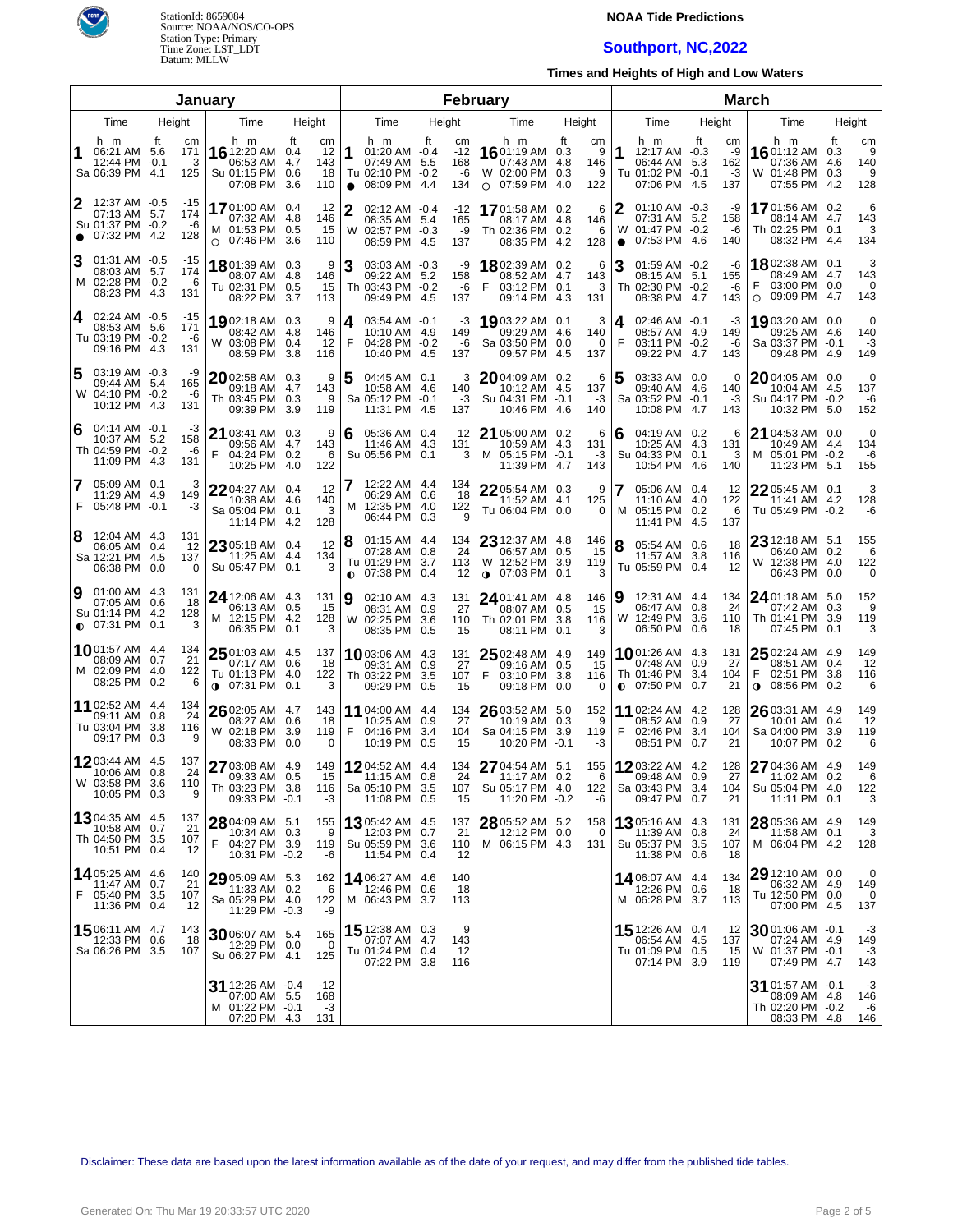

## **NOAA Tide Predictions**

# **Southport, NC,2022**

**Times and Heights of High and Low Waters**

| April          |                                                                           |            |                              |                                                                         |                                   |                             | May                                                                           |     |                                  |                                                                                       |      | June |                                   |           |                                                                             |                  |                               |                                                                                      |                    |                                    |
|----------------|---------------------------------------------------------------------------|------------|------------------------------|-------------------------------------------------------------------------|-----------------------------------|-----------------------------|-------------------------------------------------------------------------------|-----|----------------------------------|---------------------------------------------------------------------------------------|------|------|-----------------------------------|-----------|-----------------------------------------------------------------------------|------------------|-------------------------------|--------------------------------------------------------------------------------------|--------------------|------------------------------------|
| Time<br>Height |                                                                           |            |                              | Time                                                                    | Height                            |                             | Time                                                                          |     | Height                           |                                                                                       | Time |      | Height                            |           | Time                                                                        |                  | Height                        | Time                                                                                 |                    | Height                             |
| $\bullet$      | h m<br>$02:44$ AM $-0.1$<br>08:51 AM 4.6<br>03:00 PM -0.1<br>09:14 PM 4.9 | ft         | cm<br>-3<br>140<br>-3<br>149 | h m<br>1602:16 AM<br>08:20 AM<br>Sa 02:24 PM<br>$O$ 08:44 PM            | ft<br>0.0<br>4.5<br>$-0.2$<br>5.1 | cm<br>0<br>137<br>-6<br>155 | h m<br>1<br>03:07 AM 0.2<br>09:05 AM 4.0<br>Su 03:05 PM 0.1<br>09:27 PM 4.9   |     | ft<br>cm<br>6<br>122<br>3<br>149 | h m<br>16 02:43 AM -0.1<br>08:38 AM 4.2<br>M 02:38 PM -0.4<br>09:07 PM 5.6<br>$\circ$ |      | ft   | cm<br>$-3$<br>128<br>$-12$<br>171 | 1         | h m<br>04:06 AM 0.5<br>09:56 AM<br>W 03:50 PM 0.4<br>10:18 PM               | ft<br>3.5<br>4.7 | cm<br>15<br>107<br>-12<br>143 | h m<br><b>16</b> 04:10 AM $-0.2$<br>10:03 AM 4.2<br>Th 04:05 PM -0.4<br>10:35 PM 5.6 | ft                 | cm<br>-6<br>128<br>$-12$<br>171    |
| 2              | 03:27 AM 0.0<br>09:31 AM<br>Sa 03:38 PM 0.0<br>09:54 PM 4.8               | -4.4       | 0<br>134<br>0<br>146         | 1703:01 AM -0.1<br>09:00 AM<br>Su 03:05 PM -0.3<br>09:26 PM             | 4.4<br>5.3                        | $-3$<br>134<br>-9<br>162    | 2<br>03:48 AM 0.3<br>09:43 AM 3.9<br>03:41 PM 0.3<br>м<br>10:05 PM 4.8        |     | 9<br>119<br>9<br>146             | 1703:33 AM -0.2<br>09:24 AM 4.2<br>Tu 03:26 PM -0.4<br>09:56 PM 5.6                   |      |      | -6<br>128<br>$-12$<br>171         |           | 04:47 AM 0.5<br>10:36 AM<br>Th 04:31 PM 0.5<br>10:59 PM                     | 3.5<br>-4.6      | 15<br>107<br>-15<br>140       | 1705:04 AM -0.2<br>11:02 AM 4.2<br>F<br>05:03 PM -0.3<br>11:32 PM 5.4                |                    | -6<br>128<br>-9<br>165             |
| 3              | 04:10 AM 0.1<br>10:10 AM 4.2<br>Su 04:16 PM 0.1<br>10:35 PM 4.8           |            | 3<br>128<br>3<br>146         | 1803:48 AM -0.2<br>09:43 AM<br>M 03:48 PM -0.3<br>10:12 PM              | 4.3<br>-5.4                       | -6<br>131<br>-9<br>165      | З<br>04:29 AM 0.4<br>10:21 AM 3.7<br>Tu 04:19 PM 0.4<br>10:45 PM 4.7          |     | 12<br>113<br>12<br>143           | 1804:25 AM -0.2<br>10:17 AM 4.1<br>W 04:19 PM -0.4<br>10:50 PM 5.5                    |      |      | -6<br>125<br>$-12$<br>168         | F         | 05:29 AM 0.6<br>11:22 AM 3.4<br>05:15 PM 0.6<br>11:43 PM 4.5                |                  | 18<br>104<br>18<br>137        | 18 05:57 AM -0.2<br>12:03 PM 4.2<br>Sa 06:02 PM -0.1                                 |                    | -6<br>128<br>-3                    |
| 4              | 04:53 AM 0.3<br>10:52 AM 4.0<br>M 04:55 PM 0.2<br>11:17 PM 4.7            |            | 9<br>122<br>6<br>143         | 19 04:39 AM -0.1<br>10:31 AM<br>Tu 04:37 PM -0.3<br>11:05 PM            | 4.2<br>-5.4                       | -3<br>128<br>-9<br>165      | 05:11 AM 0.5<br>4<br>11:04 AM 3.6<br>W 05:00 PM 0.5<br>11:28 PM 4.6           |     | 15<br>110<br>15<br>140           | 19 05:20 AM -0.1<br>11:15 AM 4.1<br>Th 05:16 PM -0.2<br>11:48 PM 5.4                  |      |      | -3<br>125<br>-6<br>165            | 4         | 06:12 AM 0.6<br>12:11 PM 3.5<br>Sa 06:01 PM 0.7                             |                  | 18<br>107<br>21               | 19 12:28 AM 5.2<br>06:51 AM -0.2<br>Su 01:03 PM 4.3<br>07:02 PM 0.1                  |                    | 158<br>-6<br>131<br>3              |
| 5              | 05:37 AM 0.4<br>11:35 AM 3.8<br>Tu 05:35 PM 0.4                           |            | 12<br>116<br>12              | $20$ 05:32 AM -0.1<br>11:27 AM<br>W 05:30 PM -0.2                       | -4.1                              | $-3$<br>125<br>-6           | 5<br>05:55 AM 0.6<br>11:50 AM<br>Th 05:44 PM 0.6                              | 3.5 | 18<br>107<br>18                  | $2006:15$ AM $-0.1$<br>12:18 PM 4.0<br>F 06:16 PM -0.1                                |      |      | -3<br>122<br>-3                   |           | 12:28 AM 4.4<br>06:57 AM 0.6<br>Su 01:01 PM 3.5<br>06:51 PM 0.8             |                  | 134<br>18<br>107<br>24        | $20$ 01:24 AM 4.9<br>07:45 AM -0.1<br>M 02:03 PM 4.4<br>08:06 PM 0.3                 |                    | 149<br>-3<br>134<br>9              |
| 6              | 12:03 AM 4.5<br>06:22 AM 0.6<br>W 12:22 PM 3.6<br>06:19 PM                | 0.5        | 137<br>18<br>110<br>15       | 21 12:03 AM 5.3<br>06:28 AM 0.1<br>Th 12:28 PM 4.0<br>06:28 PM          | $-0.1$                            | 162<br>3<br>122<br>-3       | 12:15 AM 4.4<br>6<br>06:41 AM 0.7<br>F<br>12:40 PM 3.4<br>06:32 PM 0.7        |     | 134<br>21<br>104<br>21           | 21 12:48 AM 5.2<br>Sa 01:21 PM 4.1<br>07:19 PM 0.1                                    |      |      | 158<br>- 0<br>125<br>3            | 6<br>M    | 01:16 AM 4.3<br>07:44 AM 0.5<br>01:55 PM 3.6<br>07:48 PM                    | 0.8              | 131<br>15<br>110<br>24        | 21 02:21 AM 4.6<br>08:43 AM -0.1<br>Tu 03:03 PM 4.5<br>09:14 PM<br>$\bullet$         | 0.5                | 140<br>$-3$<br>137<br>15           |
| 7              | 12:51 AM 4.4<br>07:11 AM 0.7<br>Th 01:12 PM 3.5<br>07:08 PM               | 0.7        | 134<br>21<br>107<br>21       | 2201:03 AM 5.1<br>07:29 AM<br>01:33 PM<br>F<br>07:32 PM                 | 0.2<br>3.9<br>0.1                 | 155<br>6<br>119<br>3        | 01:04 AM 4.3<br>07:31 AM 0.7<br>Sa 01:34 PM 3.4<br>07:25 PM 0.8               |     | 131<br>21<br>104<br>24           | $22$ 01:48 AM 5.0<br>08:13 AM 0.0<br>Su 02:26 PM 4.1<br>$0.08:28$ PM 0.3              |      |      | 152<br>0<br>125<br>9              | $\bullet$ | 02:06 AM 4.2<br>08:35 AM 0.5<br>Tu 02:51 PM 3.8<br>08:52 PM                 | 0.8              | 128<br>15<br>116<br>24        | $2203:19$ AM $4.3$<br>09:39 AM<br>W 04:01 PM<br>10:17 PM                             | 0.0<br>-4.6<br>0.5 | 131<br>$\overline{0}$<br>140<br>15 |
| 8<br>F         | $01:43$ AM $4.3$<br>08:07 AM<br>02:09 PM 3.4<br>08:05 PM                  | 0.9<br>0.8 | 131<br>27<br>104<br>24       | 23 02:07 AM<br>08:35 AM<br>Sa 02:41 PM<br>$0.08:44 \text{ PM}$          | 5.0<br>0.2<br>3.9<br>0.2          | 152<br>6<br>119<br>6        | 8<br>01:58 AM 4.2<br>08:27 AM 0.7<br>Su 02:33 PM 3.5<br>08:28 PM 0.9          |     | 128<br>21<br>107<br>27           | 23 02:50 AM 4.7<br>09:16 AM 0.0<br>M 03:29 PM 4.3<br>09:38 PM 0.4                     |      |      | 143<br>$\mathbf 0$<br>131<br>12   | 18<br>W   | 03:01 AM 4.1<br>09:27 AM 0.4<br>03:45 PM<br>09:55 PM                        | 4.1<br>0.7       | 125<br>12<br>125<br>21        | 23 04:15 AM 4.1<br>10:31 AM<br>Th 04:55 PM<br>11:14 PM                               | 0.0<br>4.7<br>0.5  | 125<br>$\mathbf 0$<br>143<br>15    |
| 9              | 02:41 AM 4.2<br>09:10 AM 0.9<br>Sa 03:10 PM<br>$\bullet$ 09:11 PM 0.8     | 3.4        | 128<br>27<br>104<br>24       | $24$ 03:13 AM 4.8<br>09:41 AM<br>Su 03:48 PM<br>09:55 PM                | 0.2<br>4.1<br>0.3                 | 146<br>6<br>125<br>9        | 9<br>02:54 AM 4.2<br>09:23 AM 0.7<br>M 03:31 PM 3.6<br>$\bullet$ 09:33 PM 0.8 |     | 128<br>21<br>110<br>24           | 24 03:49 AM 4.6<br>10:13 AM 0.0<br>Tu 04:28 PM 4.5<br>10:41 PM 0.4                    |      |      | 140<br>0<br>137<br>12             | 19        | 03:55 AM 4.1<br>10:15 AM 0.2<br>Th 04:37 PM 4.4<br>10:52 PM                 | 0.5              | 125<br>6<br>134<br>15         | 24 05:08 AM 3.9<br>$11:18$ AM 0.1<br>05:46 PM<br>F                                   | 4.7                | 119<br>3<br>143                    |
|                | 1003:40 AM 4.2<br>10:08 AM 0.8<br>Su 04:09 PM<br>10:12 PM 0.8             | 3.5        | 128<br>24<br>107<br>24       | $25$ 04:15 AM 4.7<br>10:41 AM<br>M 04:49 PM<br>10:59 PM                 | 0.1<br>4.3<br>0.2                 | 143<br>3<br>131<br>6        | <b>10</b> 03:49 AM 4.2<br>10:14 AM 0.5<br>Tu 04:25 PM 3.9<br>10:30 PM         | 0.7 | 128<br>15<br>119<br>21           | $2504:46$ AM $4.4$<br>11:04 AM -0.1<br>W 05:23 PM 4.6<br>11:38 PM 0.4                 |      |      | 134<br>-3<br>140<br>12            | F         | 1004:48 AM 4.0<br>11:01 AM 0.0<br>05:29 PM 4.8<br>11:46 PM                  | 0.4              | 122<br>$\Omega$<br>146<br>12  | 25 12:07 AM 0.5<br>06:00 AM 3.8<br>Sa 12:04 PM 0.2<br>06:36 PM 4.8                   |                    | 15<br>116<br>6<br>146              |
|                | 11 04:35 AM 4.2<br>10:59 AM 0.7<br>M 05:02 PM<br>11:05 PM 0.6             | 3.7        | 128<br>21<br>113<br>18       | 26 05:13 AM 4.7<br>11:34 AM<br>Tu 05:47 PM<br>11:57 PM                  | 0.0<br>-4.5<br>0.2                | 143<br>0<br>137<br>6        | <b>11</b> 04:40 AM 4.2<br>10:59 AM 0.3<br>W 05:15 PM 4.2<br>11:23 PM 0.5      |     | 128<br>9<br>128<br>15            | 26 05:39 AM 4.2<br>11:51 AM -0.1<br>Th 06:15 PM 4.8                                   |      |      | 128<br>-3<br>146                  |           | 11 05:41 AM 4.0<br>11:47 AM -0.1<br>Sa 06:20 PM 5.1                         |                  | 122<br>-3<br>155              | $2612:57$ AM 0.5<br>06:50 AM<br>Su 12:48 PM 0.2<br>07:21 PM 4.8                      | 3.7                | 15<br>113<br>6<br>146              |
|                | 12 05:25 AM 4.3<br>11:44 AM<br>Tu 05:53 PM 3.9<br>11:55 PM 0.5            | 0.5        | 131<br>15<br>119<br>15       | 27 06:08 AM 4.6<br>12:22 PM -0.1<br>W 06:40 PM                          | 4.7                               | 140<br>$-3$<br>143          | 12 05:30 AM 4.2<br>11:42 AM 0.2<br>Th 06:03 PM 4.5                            |     | 128<br>6<br>137                  | $2712:31$ AM 0.3<br>06:31 AM 4.1<br>$\mathsf F$<br>12:36 PM 0.0<br>07:03 PM 4.9       |      |      | 9<br>125<br>0<br>149              |           | 12 12:40 AM 0.2<br>06:35 AM 4.0<br>Su 12:36 PM -0.3<br>07:12 PM 5.4         |                  | 6<br>122<br>-9<br>165         | 27 01:43 AM 0.5<br>07:36 AM 3.6<br>M 01:30 PM 0.3<br>08:03 PM 4.8                    |                    | 15<br>110<br>9<br>146              |
|                | <b>13</b> 06:14 AM 4.3<br>12:26 PM 0.3<br>W 06:40 PM 4.2                  |            | 131<br>9<br>128              | $28$ 12:51 AM 0.1<br>06:59 AM 4.5<br>Th 01:08 PM -0.1<br>07:28 PM 4.8   |                                   | 3<br>137<br>-3<br>146       | 13 12:14 AM 0.3<br>06:19 AM 4.2<br>F<br>12:24 PM 0.0<br>06:51 PM 4.9          |     | 9<br>128<br>0<br>149             | 28 01:21 AM 0.4<br>07:18 AM 3.9<br>Sa 01:18 PM 0.1<br>07:46 PM 4.9                    |      |      | 12<br>119<br>3<br>149             |           | <b>13</b> 01:33 AM 0.0<br>07:28 AM 4.1<br>M 01:26 PM -0.4<br>08:02 PM 5.6   |                  | 0<br>125<br>$-12$<br>171      | 28 02:25 AM 0.5<br>08:17 AM 3.6<br>Tu 02:10 PM 0.4<br>08:41 PM 4.8                   |                    | 15<br>110<br>12<br>146             |
|                | <b>14</b> 12:43 AM 0.3<br>06:59 AM 4.4<br>Th 01:06 PM 0.1<br>07:23 PM 4.5 |            | 9<br>134<br>3<br>137         | $29$ 01:41 AM 0.1<br>07:45 AM 4.3<br>F<br>01:50 PM -0.1<br>08:11 PM 4.9 |                                   | 3<br>131<br>-3<br>149       | <b>14</b> 01:04 AM 0.1<br>07:07 AM 4.2<br>Sa 01:08 PM -0.2<br>07:36 PM 5.2    |     | 3<br>128<br>-6<br>158            | 29 02:06 AM 0.4<br>08:01 AM 3.8<br>Su 01:58 PM 0.2<br>08:26 PM 4.9                    |      |      | 12<br>116<br>6<br>149             |           | 1402:26 AM -0.1<br>08:19 AM 4.1<br>Tu 02:17 PM -0.5<br>$\circ$ 08:51 PM 5.7 |                  | -3<br>125<br>$-15$<br>174     | 29 03:05 AM 0.5<br>08:56 AM<br>W 02:49 PM 0.4<br>$\bullet$ 09:18 PM 4.8              | 3.5                | 15<br>107<br>12<br>146             |
|                | 15 01:30 AM 0.1<br>07:41 AM 4.5<br>F 01:46 PM 0.0<br>08:04 PM 4.9         |            | 3<br>137<br>0<br>149         | 3002:26 AM 0.2<br>08:26 AM<br>Sa 02:28 PM<br>$\bullet$ 08:50 PM 4.9     | 4.2<br>0.0                        | 6<br>128<br>0<br>149        | 1501:54 AM 0.0<br>07:53 AM 4.2<br>Su 01:52 PM -0.3<br>08:21 PM 5.5            |     | 0<br>128<br>-9<br>168            | $30$ 02:47 AM 0.4<br>08:41 AM 3.7<br>M 02:35 PM 0.3<br>09:03 PM 4.9<br>$\bullet$      |      |      | 12<br>113<br>9<br>149             |           | <b>15</b> 03:17 AM -0.2<br>09:10 AM 4.2<br>W 03:10 PM -0.5<br>09:42 PM 5.7  |                  | -6<br>128<br>$-15$<br>174     | 30 03:44 AM 0.5<br>09:33 AM<br>Th 03:27 PM 0.4<br>09:54 PM 4.7                       | 3.5                | 15<br>107<br>12<br>143             |
|                |                                                                           |            |                              |                                                                         |                                   |                             |                                                                               |     |                                  | $31$ 03:27 AM 0.5<br>09:18 AM 3.6<br>Tu 03:12 PM 0.4<br>09:40 PM 4.8                  |      |      | 15<br>110<br>12<br>146            |           |                                                                             |                  |                               |                                                                                      |                    |                                    |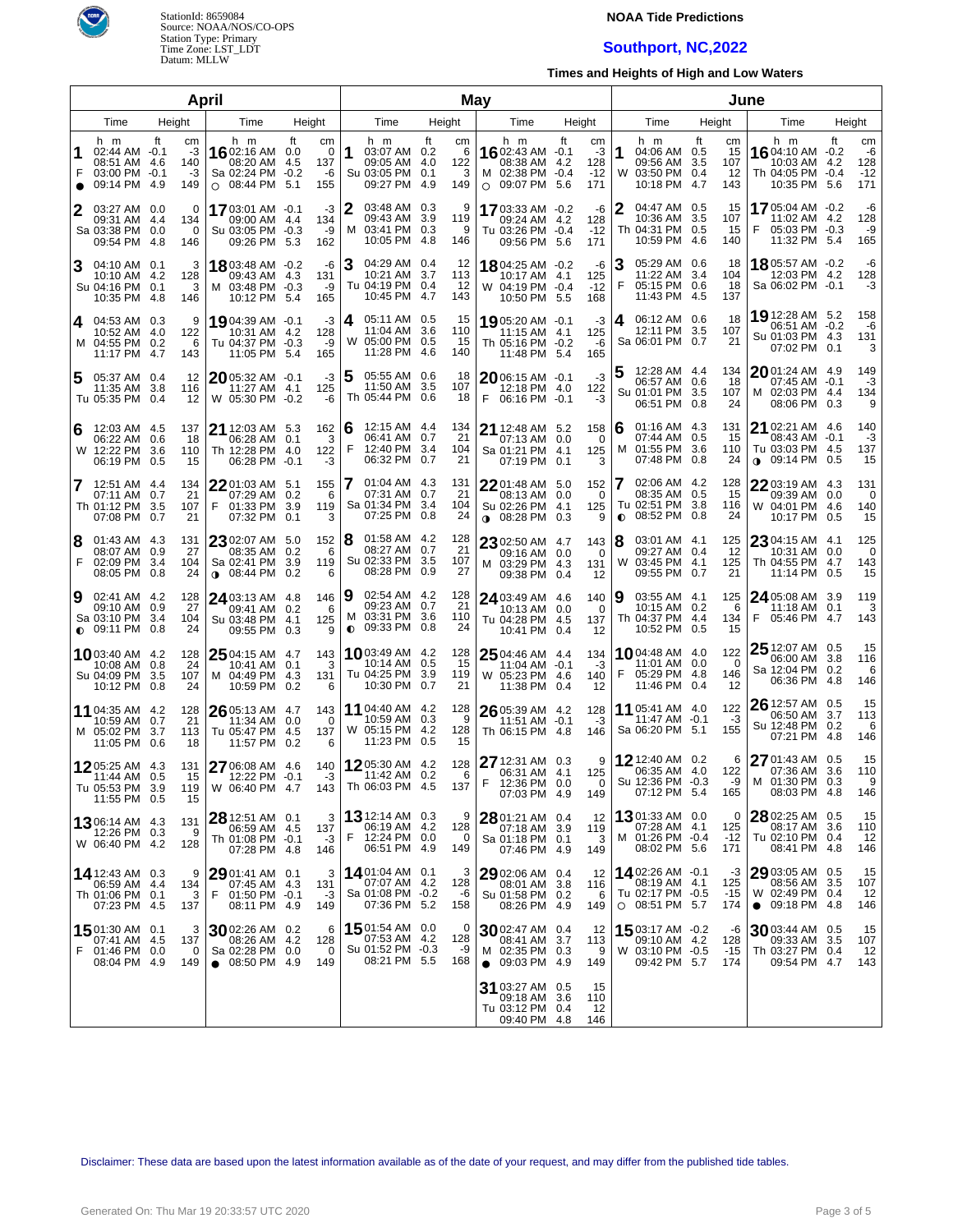

#### **NOAA Tide Predictions**

# **Southport, NC,2022**

**Times and Heights of High and Low Waters**

| July           |                                                                            |    |                              |                                                                         |                            |                              | <b>August</b>                                                                       |     |                             |                                                                                    |                                       |        | <b>September</b>                                                                  |                             |                                                                               |                  |                              |
|----------------|----------------------------------------------------------------------------|----|------------------------------|-------------------------------------------------------------------------|----------------------------|------------------------------|-------------------------------------------------------------------------------------|-----|-----------------------------|------------------------------------------------------------------------------------|---------------------------------------|--------|-----------------------------------------------------------------------------------|-----------------------------|-------------------------------------------------------------------------------|------------------|------------------------------|
|                | Time                                                                       |    | Height                       | Time                                                                    | Height                     |                              | Time                                                                                |     | Height                      | Time                                                                               | Height                                |        | Time                                                                              | Height                      | Time                                                                          |                  | Height                       |
| 1<br>F         | h m<br>04:22 AM 0.5<br>10:12 AM 3.5<br>04:07 PM 0.5<br>10:32 PM 4.6        | ft | cm<br>15<br>107<br>15<br>140 | h m<br>16 04:43 AM -0.3<br>10:45 AM<br>Sa 04:48 PM<br>11:11 PM          | ft<br>4.4<br>$-0.3$<br>5.3 | cm<br>-9<br>134<br>-9<br>162 | h m<br>1<br>05:06 AM 0.3<br>11:07 AM 4.0<br>05:10 PM 0.4<br>м<br>11:19 PM 4.5       | ft  | cm<br>9<br>122<br>12<br>137 | h m<br>1605:49 AM -0.2<br>12:08 PM<br>Tu 06:16 PM 0.2                              | ft<br>сm<br>-6<br>143<br>4.7<br>6     |        | h m<br>1<br>05:48 AM 0.1<br>12:09 PM 4.7<br>Th 06:28 PM 0.4                       | ft<br>cm<br>3<br>143<br>12  | h m<br><b>16</b> 12:42 AM<br>06:43 AM<br>01:14 PM 4.5<br>F<br>07:31 PM 0.7    | ft<br>3.8<br>0.4 | cm<br>116<br>12<br>137<br>21 |
| 2              | 05:02 AM 0.5<br>10:54 AM 3.6<br>Sa 04:49 PM 0.5<br>11:12 PM 4.6            |    | 15<br>110<br>15<br>140       | 1705:33 AM -0.3<br>11:42 AM<br>Su 05:45 PM -0.1                         | - 4.5                      | -9<br>137<br>-3              | 05:44 AM 0.2<br>11:52 AM 4.1<br>Tu 05:57 PM 0.5                                     |     | 6<br>125<br>15              | 17 12:25 AM 4.4<br>06:35 AM 0.0<br>W 01:00 PM 4.6<br>07:09 PM 0.4                  | 134<br>140<br>12                      | 0      | 12:23 AM 4.0<br>06:34 AM 0.1<br>F<br>01:04 PM 4.7<br>07:25 PM 0.5                 | 122<br>3<br>143<br>15       | 1701:34 AM 3.6<br>07:34 AM<br>Sa 02:09 PM 4.3<br>$\bullet$ 08:32 PM 0.8       | 0.6              | 110<br>18<br>131<br>24       |
| з              | 05:41 AM 0.4<br>11:40 AM 3.6<br>Su 05:34 PM 0.6<br>11:53 PM 4.5            |    | 12<br>110<br>18<br>137       | <b>18</b> 12:04 AM<br>06:22 AM<br>M 12:38 PM 4.5<br>06:41 PM            | 5.0<br>$-0.3$<br>0.2       | 152<br>-9<br>137<br>6        | 3<br>12:02 AM 4.3<br>06:24 AM 0.2<br>12:40 PM 4.3<br>W<br>06:48 PM 0.5              |     | 131<br>6<br>131<br>15       | 1801:16 AM<br>07:23 AM<br>Th 01:54 PM 4.5<br>08:08 PM                              | 125<br>4.1<br>0.2<br>137<br>0.7<br>21 | 6      | 01:19 AM 3.9<br>07:29 AM 0.1<br>Sa 02:06 PM 4.8<br>08:32 PM 0.6<br>$\bullet$      | 119<br>3<br>146<br>18       | 1802:32 AM 3.5<br>08:33 AM 0.7<br>Su 03:08 PM 4.3<br>09:35 PM                 | 0.9              | 107<br>21<br>131<br>27       |
| 4              | 06:21 AM 0.4<br>12:27 PM 3.8<br>M 06:22 PM 0.6                             |    | 12<br>116<br>18              | 19 12:56 AM 4.7<br>07:12 AM<br>Tu 01:34 PM 4.5<br>07:39 PM              | $-0.1$<br>0.4              | 143<br>-3<br>137<br>12       | 4<br>12:49 AM 4.2<br>07:07 AM 0.2<br>Th 01:33 PM 4.4<br>07:46 PM 0.6                |     | 128<br>6<br>134<br>18       | 1902:10 AM 3.8<br>08:17 AM 0.3<br>02:50 PM 4.4<br>F<br>09:11 PM 0.8<br>$\mathbf 0$ | 116<br>9<br>134<br>24                 |        | 02:25 AM 3.8<br>4<br>08:34 AM 0.2<br>Su 03:13 PM 4.8<br>09:42 PM 0.5              | 116<br>6<br>146<br>15       | 1903:32 AM 3.4<br>09:37 AM 0.7<br>M 04:05 PM 4.3<br>10:33 PM                  | 0.8              | 104<br>21<br>131<br>24       |
| 5              | 12:37 AM 4.4<br>07:03 AM 0.3<br>Tu 01:17 PM 3.9<br>07:15 PM 0.7            |    | 134<br>9<br>119<br>21        | $20$ 01:50 AM<br>08:04 AM<br>W 02:31 PM<br>08:43 PM<br>$\bullet$        | 4.4<br>0.0<br>4.5<br>0.6   | 134<br>0<br>137<br>18        | 5<br>01:42 AM 4.0<br>07:59 AM 0.1<br>F<br>02:32 PM 4.6<br>08:53 PM<br>$\bullet$     | 0.6 | 122<br>3<br>140<br>18       | 2003:07 AM<br>09:15 AM 0.5<br>Sa 03:47 PM 4.4<br>10:12 PM 0.8                      | 3.6<br>110<br>15<br>134<br>24         |        | 5<br>03:35 AM 3.7<br>09:44 AM 0.1<br>04:19 PM 4.9<br>м<br>10:46 PM 0.4            | 113<br>3<br>149<br>12       | $2004:29$ AM 3.5<br>10:34 AM 0.7<br>Tu 04:59 PM 4.3<br>11:23 PM               | 0.7              | 107<br>21<br>131<br>21       |
| 6              | 01:24 AM 4.2<br>07:48 AM 0.3<br>W 02:10 PM 4.1<br>08:16 PM 0.7             |    | 128<br>9<br>125<br>21        | 21 02:45 AM 4.1<br>09:00 AM 0.1<br>Th 03:28 PM<br>09:47 PM              | 4.5<br>0.7                 | 125<br>-3<br>137<br>21       | 6<br>02:43 AM 3.8<br>08:59 AM 0.1<br>Sa 03:35 PM 4.8<br>10:00 PM 0.6                |     | 116<br>3<br>146<br>18       | 21 04:05 AM<br>10:12 AM<br>Su 04:41 PM 4.4<br>11:08 PM 0.8                         | 107<br>3.5<br>0.5<br>15<br>134<br>24  |        | 04:42 AM 3.8<br>6<br>10:48 AM 0.0<br>Tu 05:21 PM 5.1<br>11:45 PM 0.2              | 116<br>$\Omega$<br>155<br>6 | $2105:22$ AM 3.6<br>11:25 AM 0.6<br>W 05:50 PM 4.4                            |                  | 110<br>18<br>134             |
| 7<br>$\bullet$ | 02:16 AM 4.1<br>08:40 AM 0.2<br>Th 03:06 PM 4.4<br>09:21 PM 0.7            |    | 125<br>6<br>134<br>21        | 2203:42 AM<br>09:55 AM 0.2<br>04:22 PM<br>F.<br>10:45 PM                | 3.8<br>4.6<br>0.7          | 116<br>-6<br>140<br>21       | 7<br>03:49 AM 3.8<br>10:01 AM 0.0<br>Su 04:36 PM 5.0<br>11:02 PM 0.4                |     | 116<br>0<br>152<br>12       | 22 05:00 AM<br>11:05 AM<br>M 05:34 PM 4.4<br>11:58 PM 0.7                          | 107<br>3.5<br>0.5<br>15<br>134<br>21  |        | 05:45 AM 4.0<br>11:48 AM -0.2<br>W 06:20 PM 5.2                                   | 122<br>-6<br>158            | 22 12:09 AM 0.6<br>06:13 AM 3.8<br>Th 12:13 PM 0.5<br>06:37 PM 4.4            |                  | 18<br>116<br>15<br>134       |
| 8<br>F         | 03:14 AM 4.0<br>09:34 AM 0.1<br>04:03 PM 4.7<br>10:24 PM 0.6               |    | 122<br>3<br>143<br>18        | 23 04:37 AM 3.7<br>10:46 AM<br>Sa 05:15 PM<br>11:39 PM                  | 0.3<br>4.6<br>0.7          | 113<br>9<br>140<br>21        | 8<br>04:53 AM 3.8<br>11:00 AM -0.1<br>M 05:37 PM 5.2                                |     | 116<br>-3<br>158            | 23 05:53 AM 3.5<br>11:54 AM<br>Tu 06:25 PM 4.5                                     | 107<br>0.5<br>15<br>137               |        | 12:40 AM 0.0<br>06:44 AM 4.3<br>Th 12:47 PM -0.3<br>07:15 PM 5.2                  | 0<br>131<br>-9<br>158       | 23 12:52 AM 0.5<br>06:59 AM 4.0<br>12:58 PM 0.4<br>F<br>07:19 PM 4.5          |                  | 15<br>122<br>12<br>137       |
| 9              | 04:13 AM 3.9<br>10:27 AM 0.0<br>Sa 04:59 PM 4.9<br>11:22 PM 0.4            |    | 119<br>0<br>149<br>12        | 24 05:30 AM 3.6<br>11:34 AM<br>Su 06:06 PM                              | 0.3<br>4.6                 | 110<br>-9<br>140             | 12:01 AM 0.3<br>05:56 AM 3.9<br>Tu 11:58 AM -0.3<br>06:36 PM 5.3                    |     | 9<br>119<br>-9<br>162       | <b>24</b> 12:46 AM 0.7<br>06:43 AM 3.6<br>W 12:41 PM 0.4<br>07:11 PM               | 21<br>110<br>12<br>-4.6<br>140        |        | 9<br>$01:31$ AM $-0.2$<br>07:38 AM 4.6<br>F<br>01:42 PM -0.4<br>08:04 PM 5.2      | -6<br>140<br>$-12$<br>158   | 24 01:30 AM 0.3<br>07:40 AM 4.2<br>Sa 01:41 PM 0.3<br>07:57 PM 4.5            |                  | 9<br>128<br>9<br>137         |
|                | <b>10</b> 05:12 AM 3.9<br>11:19 AM -0.2<br>Su 05:56 PM 5.2                 |    | 119<br>-6<br>158             | $2512:30$ AM 0.7<br>06:22 AM<br>M 12:20 PM<br>06:55 PM                  | 3.5<br>0.4<br>4.7          | 21<br>107<br>-12<br>143      | <b>10</b> 12:58 AM 0.1<br>06:56 AM 4.1<br>W 12:56 PM -0.4<br>07:31 PM 5.5           |     | 3<br>125<br>$-12$<br>168    | $2501:30$ AM 0.6<br>07:29 AM<br>Th 01:25 PM 0.4<br>07:52 PM 4.6                    | 18<br>3.7<br>113<br>12<br>140         |        | 10 02:19 AM $-0.3$<br>08:27 AM 4.8<br>Sa 02:34 PM -0.4<br>08:50 PM 5.1<br>$\circ$ | -9<br>146<br>$-12$<br>155   | $2502:06$ AM 0.2<br>08:17 AM 4.4<br>Su 02:22 PM 0.2<br>$\bullet$ 08:32 PM 4.5 |                  | 6<br>134<br>6<br>137         |
|                | 11 12:19 AM 0.2<br>06:11 AM 3.9<br>M 12:12 PM -0.3<br>06:52 PM 5.4         |    | 6<br>119<br>-9<br>165        | $2601:17$ AM 0.7<br>07:11 AM<br>Tu 01:06 PM<br>07:39 PM                 | 3.5<br>0.4<br>4.7          | 21<br>107<br>-12<br>143      | 11 01:52 AM -0.1<br>07:52 AM 4.3<br>Th 01:52 PM -0.5<br>08:22 PM 5.5                |     | -3<br>131<br>$-15$<br>168   | $2602:08$ AM 0.5<br>08:09 AM 3.9<br>F<br>02:06 PM 0.3<br>08:29 PM                  | 15<br>119<br>9<br>143<br>4.7          |        | 11 03:03 AM -0.3<br>09:13 AM 4.9<br>Su 03:23 PM -0.3<br>09:34 PM 4.9              | -9<br>149<br>-9<br>149      | $26$ 02:40 AM 0.1<br>08:52 AM 4.6<br>M 03:02 PM 0.1<br>09:06 PM 4.4           |                  | 3<br>140<br>3<br>134         |
|                | $1201:15$ AM 0.1<br>07:10 AM 4.0<br>Tu 01:08 PM -0.4<br>07:46 PM 5.6       |    | 3<br>122<br>-12<br>171       | 27 02:00 AM 0.6<br>07:54 AM<br>W 01:48 PM 0.4<br>08:19 PM 4.7           | 3.6                        | 18<br>110<br>12<br>143       | <b>12</b> 02:42 AM $-0.2$<br>08:43 AM 4.5<br>F<br>02:46 PM -0.5<br>$O$ 09:10 PM 5.5 |     | -6<br>137<br>-15<br>168     | 27 02:44 AM 0.4<br>08:45 AM 4.0<br>Sa 02:45 PM 0.3<br>09:02 PM 4.6<br>$\bullet$    | 12<br>122<br>140                      | 9      | 1203:46 AM -0.3<br>09:59 AM 4.9<br>M 04:12 PM -0.1<br>10:18 PM 4.7                | -9<br>149<br>$-3$<br>143    | 27 03:15 AM 0.0<br>09:27 AM<br>Tu 03:44 PM 0.1<br>09:41 PM 4.4                | 4.8              | 0<br>146<br>3<br>134         |
|                | 1302:09 AM -0.1<br>08:04 AM 4.2<br>W 02:03 PM -0.5<br>$\circ$ 08:37 PM 5.7 |    | -3<br>128<br>$-15$<br>174    | 28 02:40 AM 0.6<br>08:33 AM<br>Th 02:28 PM<br>08:55 PM 4.7<br>$\bullet$ | 3.6<br>0.4                 | 18<br>110<br>12<br>143       | 13 03:30 AM -0.3<br>09:33 AM 4.6<br>Sa 03:38 PM -0.4<br>09:57 PM 5.3                |     | -9<br>140<br>-12<br>162     | 28 03:18 AM 0.3<br>09:20 AM 4.2<br>Su 03:24 PM 0.3<br>09:35 PM 4.6                 | 128<br>9<br>140                       | 9      | 1304:29 AM -0.2<br>10:46 AM 4.9<br>Tu 05:00 PM 0.1<br>11:04 PM 4.4                | -6<br>149<br>3<br>134       | 28 03:52 AM 0.0<br>10:07 AM 4.9<br>W 04:29 PM 0.1<br>10:21 PM 4.2             |                  | 0<br>149<br>3<br>128         |
|                | 1403:01 AM -0.2<br>08:57 AM 4.3<br>Th 02:58 PM -0.5<br>09:27 PM 5.7        |    | -6<br>131<br>-15<br>174      | 29 03:17 AM 0.5<br>09:10 AM<br>F<br>03:06 PM 0.4<br>09:30 PM            | 3.7<br>4.7                 | 15<br>113<br>12<br>143       | 14 04:17 AM -0.3<br>10:23 AM 4.7<br>Su 04:31 PM -0.2<br>10:46 PM 5.0                |     | -9<br>143<br>-6<br>152      | $2903:52$ AM 0.2<br>09:55 AM 4.3<br>M 04:04 PM 0.3<br>10:09 PM 4.5                 | 6<br>131<br>9<br>137                  |        | 1405:12 AM 0.0<br>11:34 AM 4.8<br>W 05:49 PM 0.3<br>11:52 PM 4.1                  | 0<br>146<br>9<br>125        | 29 04:33 AM -0.1<br>10:53 AM 5.0<br>Th 05:19 PM 0.2<br>11:09 PM 4.1           |                  | -3<br>152<br>6<br>125        |
| F              | 1503:52 AM -0.3<br>09:49 AM 4.4<br>03:52 PM -0.4<br>10:18 PM 5.5           |    | -9<br>134<br>$-12$<br>168    | 3003:53 AM 0.4<br>09:47 AM<br>Sa 03:45 PM 0.4<br>10:04 PM               | 3.8<br>4.7                 | 12<br>116<br>12<br>143       | 1505:03 AM -0.3<br>11:16 AM 4.7<br>M 05:24 PM 0.0<br>11:35 PM 4.7                   |     | -9<br>143<br>0<br>143       | 3004:28 AM 0.1<br>10:35 AM 4.4<br>Tu 04:48 PM 0.3<br>10:48 PM 4.4                  | 3<br>134<br>9<br>134                  |        | 1505:57 AM 0.2<br>12:23 PM 4.6<br>Th 06:38 PM 0.5                                 | 6<br>140<br>15              | 30 05:19 AM 0.0<br>11:46 AM 5.0<br>F 06:12 PM 0.2                             |                  | 0<br>152<br>6                |
|                |                                                                            |    |                              | 31 04:29 AM 0.4<br>10:25 AM<br>Su 04:26 PM 0.4<br>10:40 PM              | 3.9<br>4.6                 | 12<br>119<br>12<br>140       |                                                                                     |     |                             | 31 05:06 AM 0.1<br>11:19 AM 4.6<br>W 05:36 PM 0.3<br>11:32 PM 4.2                  | 140<br>128                            | 3<br>9 |                                                                                   |                             |                                                                               |                  |                              |